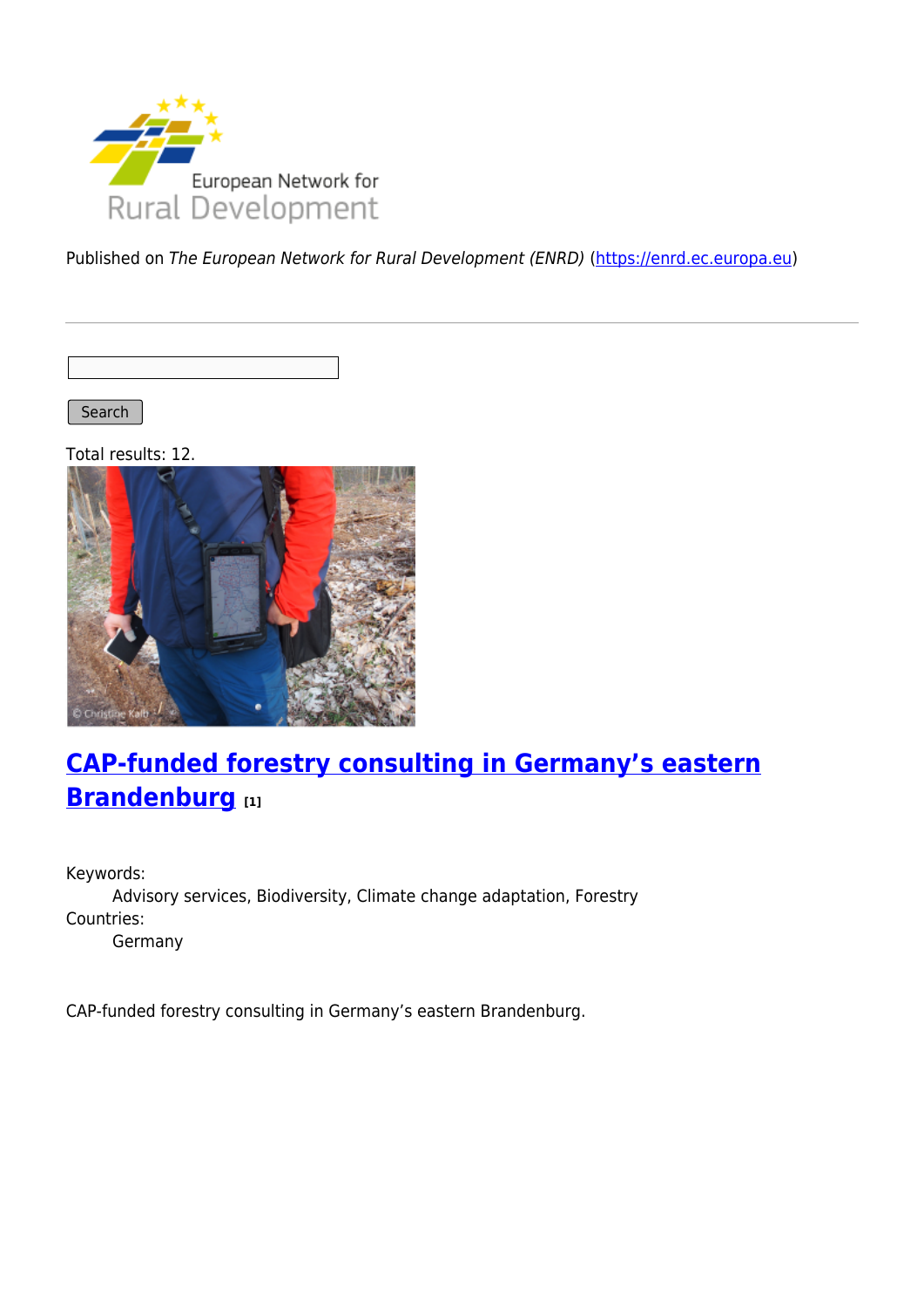

# **[Conservation of Lithuanian Traditional Sheep Breeds](https://enrd.ec.europa.eu/projects-practice/conservation-lithuanian-traditional-sheep-breeds_en) [2]**

Keywords:

Animal husbandry, Biodiversity, Natural resources, Nature conservation Countries:

Lithuania

The genetic integrity of two species of traditional Lithuanian sheep breeds is being protected by agrienvironment and climate RDP funds on a certified organic family farm which sells the sheep's meat and wool and offspring, as well as uses the traditional breed as a unique rural tourism attraction.



## **[Climate-stable forests for the Elbe-Elster region](https://enrd.ec.europa.eu/projects-practice/climate-stable-forests-elbe-elster-region_en) [3]**

Keywords:

Climate change adaptation, Environmental protection, Forestry, Information & promotion activities

Countries:

Germany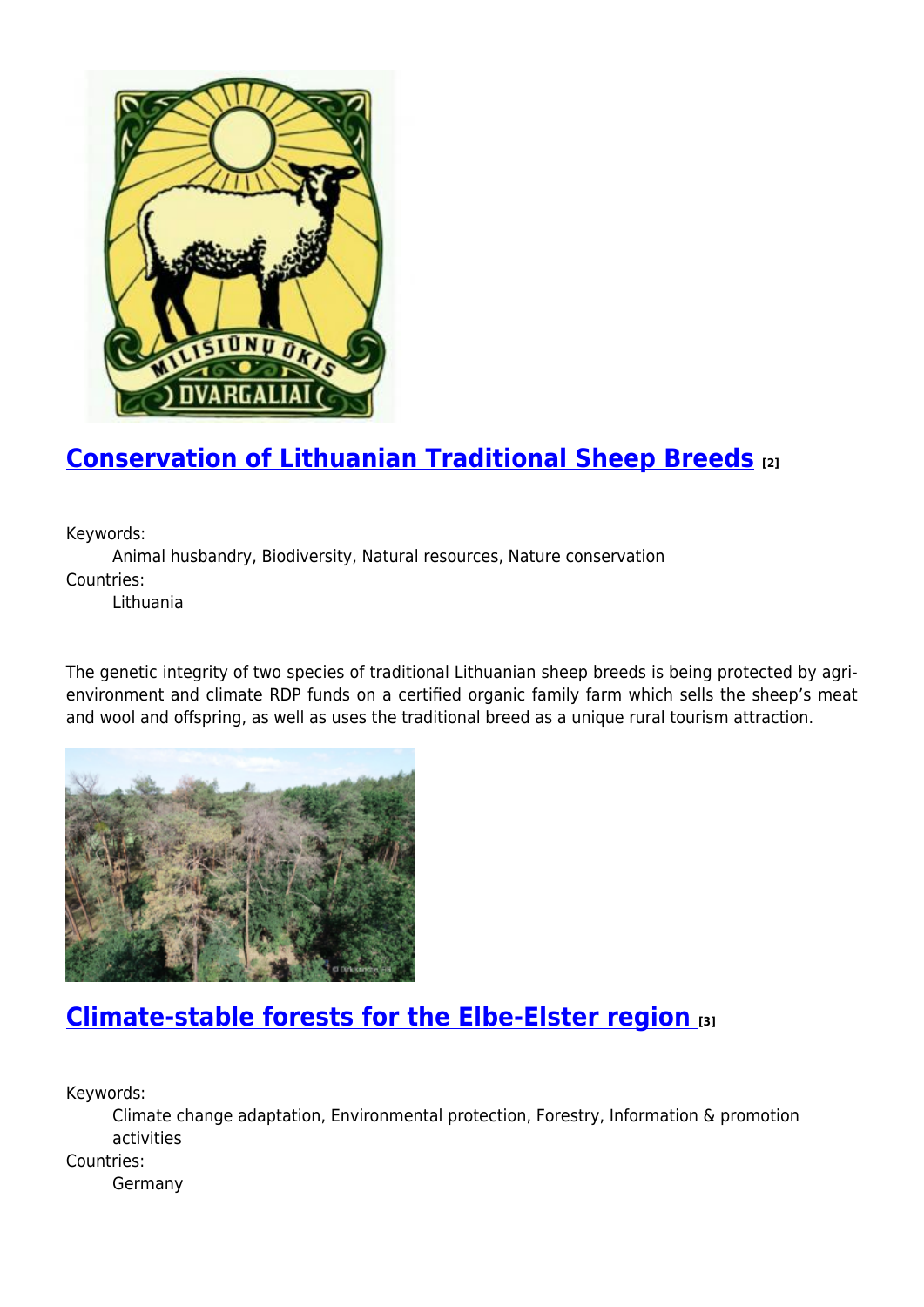A project that combines research, environmental education and forestry practice and is aimed at small and medium-sized private forest owners who are severely affected by climate change.



# **[Improvement and recovery of the pedestrian routes network](https://enrd.ec.europa.eu/projects-practice/improvement-and-recovery-pedestrian-routes-network-rabacal_en) [in Rabaçal](https://enrd.ec.europa.eu/projects-practice/improvement-and-recovery-pedestrian-routes-network-rabacal_en) [4]**

Keywords:

Biodiversity, Forestry, Nature conservation, Protected areas Countries:

Portugal

Rural Development Programme support was used to improve the accessibility and educational function of a UNESCO-listed Natural Park in Madeira, Portugal.



# **[FAKT - Results-based agri-environment scheme for](https://enrd.ec.europa.eu/projects-practice/fakt-results-based-agri-environment-scheme-permanent-grasslands_en) [permanent grasslands](https://enrd.ec.europa.eu/projects-practice/fakt-results-based-agri-environment-scheme-permanent-grasslands_en) [5]**

Keywords: Agriculture, Biodiversity, Environmental sustainability Countries: Germany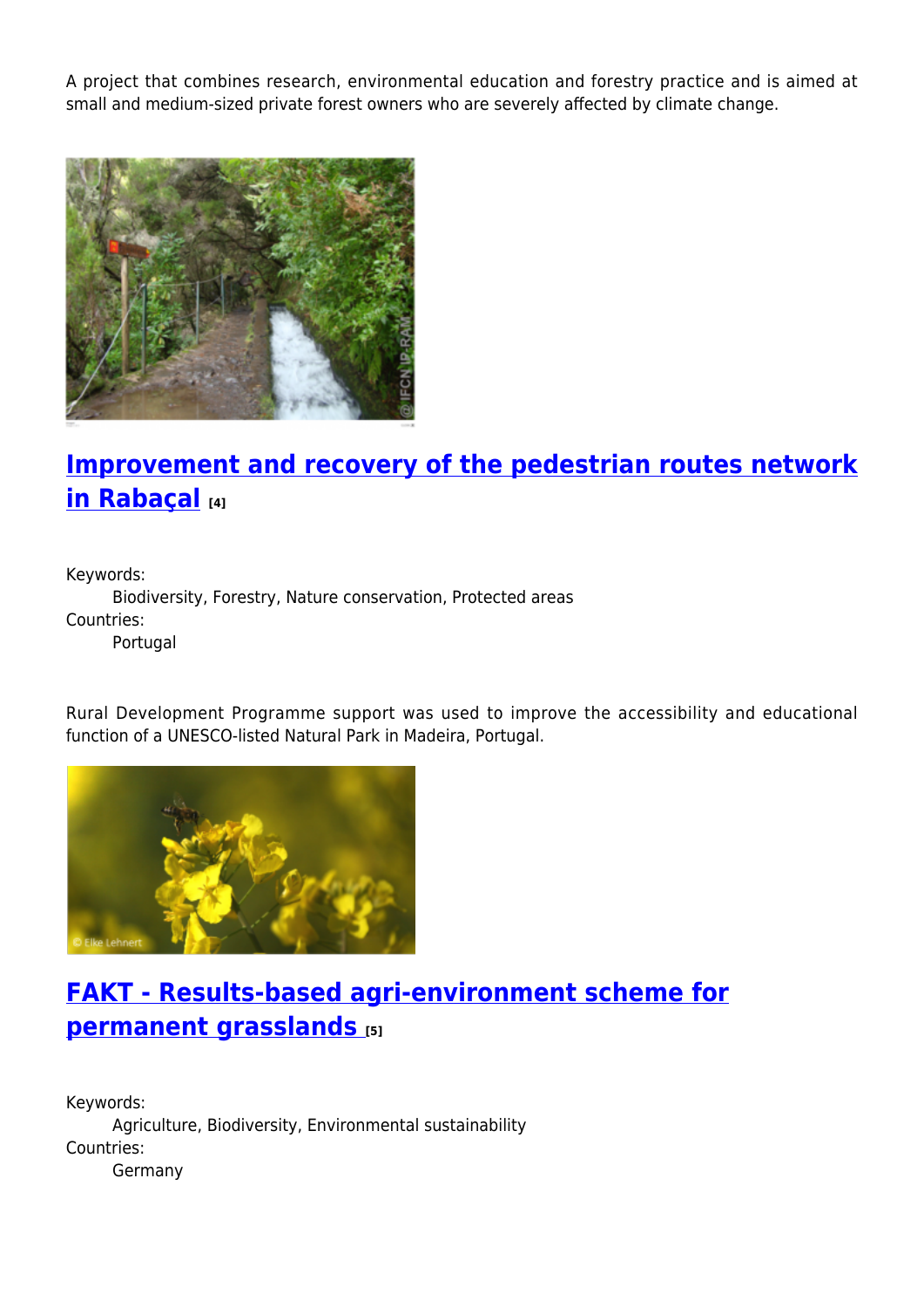A results-based agri-environment scheme (AES) for permanent grasslands in Baden-Württemberg.



# **[Agri-environment business focused on adaptation to climate](https://enrd.ec.europa.eu/projects-practice/agri-environment-business-focused-adaptation-climate-change-ekofarma-petra-marada_en) [change \(Ekofarma Petra Marada\)](https://enrd.ec.europa.eu/projects-practice/agri-environment-business-focused-adaptation-climate-change-ekofarma-petra-marada_en) [6]**

Keywords:

Agriculture, Biodiversity, Climate change adaptation, Environmental protection, Information & promotion activities, Rural Inspiration Awards: nominees

Countries:

Czech Republic

An eco-farm implementing agri-environment-climate measures aims to foster ecosystem services and climate adaptation on-farm as well as promote wider uptake throughout the farming community.



## **[Construction of the Bahna retention basin](https://enrd.ec.europa.eu/projects-practice/construction-bahna-retention-basin_en) [7]**

Keywords:

Biodiversity, Climate change adaptation, Environmental protection, Protected areas, Tourism, Water management

Countries:

Czech Republic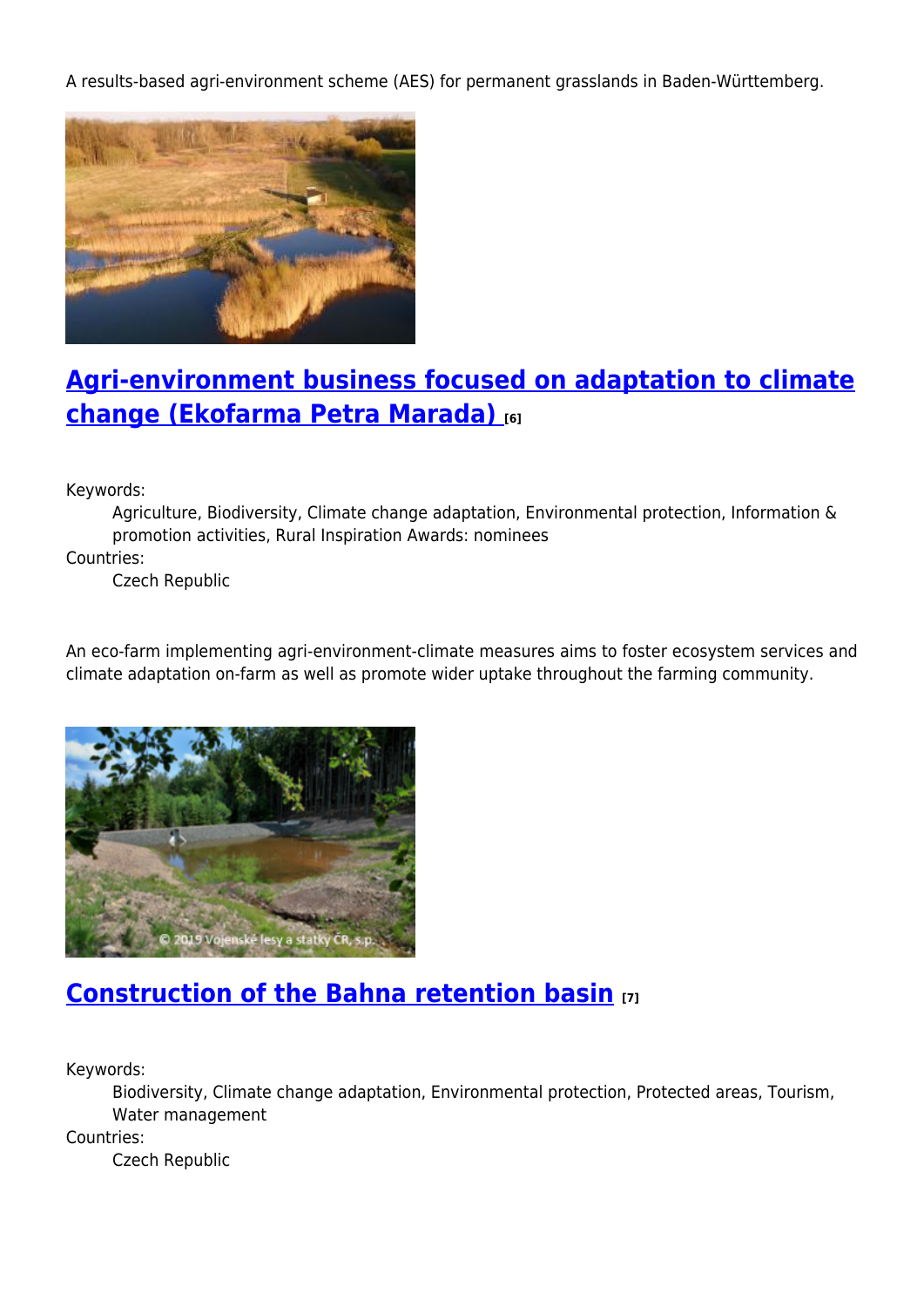The construction of two small water basins that minimise the risk of floods and offer a habitat that promotes biodiversity.



# **[The Gaschet dam - Preserving the largest freshwater body](https://enrd.ec.europa.eu/projects-practice/gaschet-dam-preserving-largest-freshwater-body-guadeloupe_en) [in Guadeloupe](https://enrd.ec.europa.eu/projects-practice/gaschet-dam-preserving-largest-freshwater-body-guadeloupe_en) [8]**

Keywords:

Biodiversity, Environmental protection, Forestry, Nature conservation, Protected areas, Tourism Countries:

France

An afforestation project to protect the largest body of freshwater in Guadeloupe and improve the biodiversity in the surrounding area.



### **[Ivenack Treetop Trail](https://enrd.ec.europa.eu/projects-practice/ivenack-treetop-trail_en) [9]**

Keywords:

Biodiversity, Environmental protection, Nature conservation, Protected areas, Tourism Countries:

Germany

The construction of a treetop path that enhances visitors' experience in one of the oldest oak forests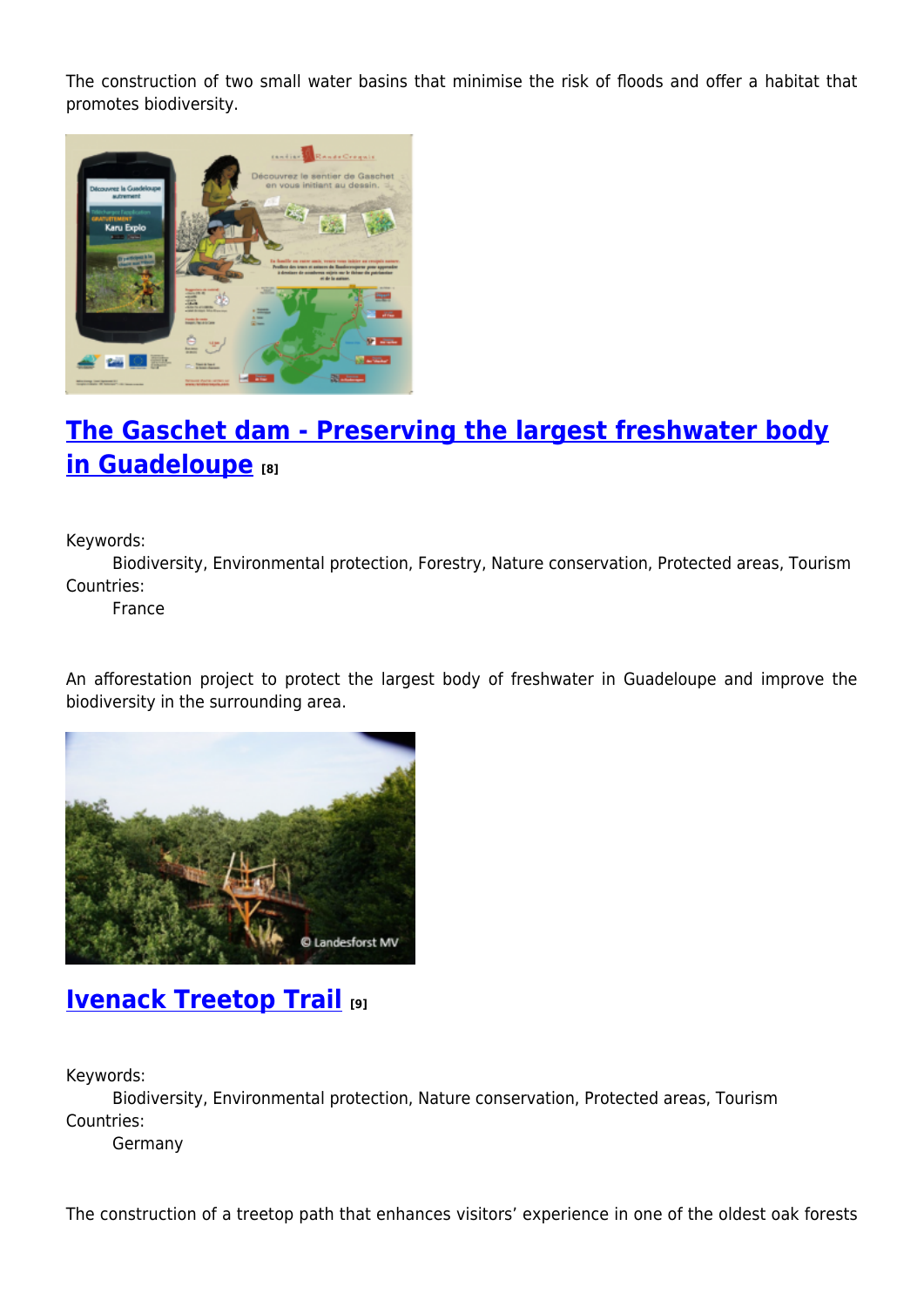#### in Europe.



# **[Qualification of land users in nature conservation](https://enrd.ec.europa.eu/projects-practice/qualification-land-users-nature-conservation_en) [10]**

Keywords:

Advisory services, Agriculture, Information & promotion activities, Knowledge transfer, Nature conservation, Vocational training & skills acquisition

Countries:

Germany

Ensuring the preservation and restoration of species and habitats in Saxony, by offering free advice and relevant qualifications to land users.

### **Pages**

**1** [2](https://enrd.ec.europa.eu/projects-practice/_en?page=1&project_keywords_filter=19753&%3Bamp%3Bproject_country=All&%3Bamp%3Bfield_enrd_prj_measure_tid=All&%3Bamp%3Bfield_enrd_prj_focus_area_tid=All&%3Bamp%3Bf%5B0%5D=im_field_enrd_prj_keywords%3A20479&%3Bf%5B0%5D=sm_enrd_eu_countries%3AFrance&f%5B0%5D=im_field_enrd_prj_keywords%3A20645&f%5B1%5D=sm_enrd_eu_countries%3ALithuania&f%5B2%5D=im_field_enrd_prj_keywords%3A20471&f%5B3%5D=im_field_enrd_prj_keywords%3A19732&f%5B4%5D=sm_enrd_eu_countries%3APortugal&f%5B5%5D=sm_enrd_eu_countries%3ACzech%20Republic&f%5B6%5D=im_field_enrd_prj_measure%3A17099&f%5B7%5D=sm_enrd_eu_countries%3AGermany&f%5B8%5D=im_field_enrd_prj_keywords%3A19725&f%5B9%5D=sm_enrd_eu_countries%3AFrance&f%5B10%5D=im_field_enrd_prj_keywords%3A19723&f%5B11%5D=im_field_enrd_prj_keywords%3A19747&f%5B12%5D=im_field_enrd_prj_keywords%3A19749&f%5B13%5D=im_field_enrd_prj_measure%3A17101&f%5B14%5D=im_field_enrd_prj_measure%3A17092) [11]  $next$  [11] [last »](https://enrd.ec.europa.eu/projects-practice/_en?page=1&project_keywords_filter=19753&%3Bamp%3Bproject_country=All&%3Bamp%3Bfield_enrd_prj_measure_tid=All&%3Bamp%3Bfield_enrd_prj_focus_area_tid=All&%3Bamp%3Bf%5B0%5D=im_field_enrd_prj_keywords%3A20479&%3Bf%5B0%5D=sm_enrd_eu_countries%3AFrance&f%5B0%5D=im_field_enrd_prj_keywords%3A20645&f%5B1%5D=sm_enrd_eu_countries%3ALithuania&f%5B2%5D=im_field_enrd_prj_keywords%3A20471&f%5B3%5D=im_field_enrd_prj_keywords%3A19732&f%5B4%5D=sm_enrd_eu_countries%3APortugal&f%5B5%5D=sm_enrd_eu_countries%3ACzech%20Republic&f%5B6%5D=im_field_enrd_prj_measure%3A17099&f%5B7%5D=sm_enrd_eu_countries%3AGermany&f%5B8%5D=im_field_enrd_prj_keywords%3A19725&f%5B9%5D=sm_enrd_eu_countries%3AFrance&f%5B10%5D=im_field_enrd_prj_keywords%3A19723&f%5B11%5D=im_field_enrd_prj_keywords%3A19747&f%5B12%5D=im_field_enrd_prj_keywords%3A19749&f%5B13%5D=im_field_enrd_prj_measure%3A17101&f%5B14%5D=im_field_enrd_prj_measure%3A17092) [11]

#### **Source URL:**

https://enrd.ec.europa.eu/projects-practice/\_en?project\_keywords\_filter=19753&amp%3Bamp%3Bproject\_country=All &amp%3Bamp%3Bfield\_enrd\_prj\_measure\_tid=All&amp%3Bamp%3Bfield\_enrd\_prj\_focus\_area\_tid=All&amp%3Bamp %3Bf%5B0%5D=im\_field\_enrd\_prj\_keywords%3A20479&amp%3Bf%5B0%5D=sm\_enrd\_eu\_countries%3AFrance&f%5 B0%5D=im\_field\_enrd\_prj\_keywords%3A20645&f%5B1%5D=sm\_enrd\_eu\_countries%3ALithuania&f%5B2%5D=im\_fiel d\_enrd\_prj\_keywords%3A20471&f%5B3%5D=im\_field\_enrd\_prj\_keywords%3A19732&f%5B4%5D=sm\_enrd\_eu\_countri es%3APortugal&f%5B5%5D=sm\_enrd\_eu\_countries%3ACzech%20Republic&f%5B6%5D=im\_field\_enrd\_prj\_measure% 3A17099&f%5B7%5D=sm\_enrd\_eu\_countries%3AGermany&f%5B8%5D=im\_field\_enrd\_prj\_keywords%3A19725&f%5B 9%5D=sm\_enrd\_eu\_countries%3AFrance&f%5B10%5D=im\_field\_enrd\_prj\_keywords%3A19723&f%5B11%5D=im\_field enrd prj keywords%3A19747&f%5B12%5D=im field enrd prj keywords%3A19749&f%5B13%5D=im field enrd prj measure%3A17101&f%5B14%5D=im\_field\_enrd\_prj\_measure%3A17092

#### **Links**

[1] https://enrd.ec.europa.eu/projects-practice/cap-funded-forestry-consulting-germanys-eastern-brandenburg\_en